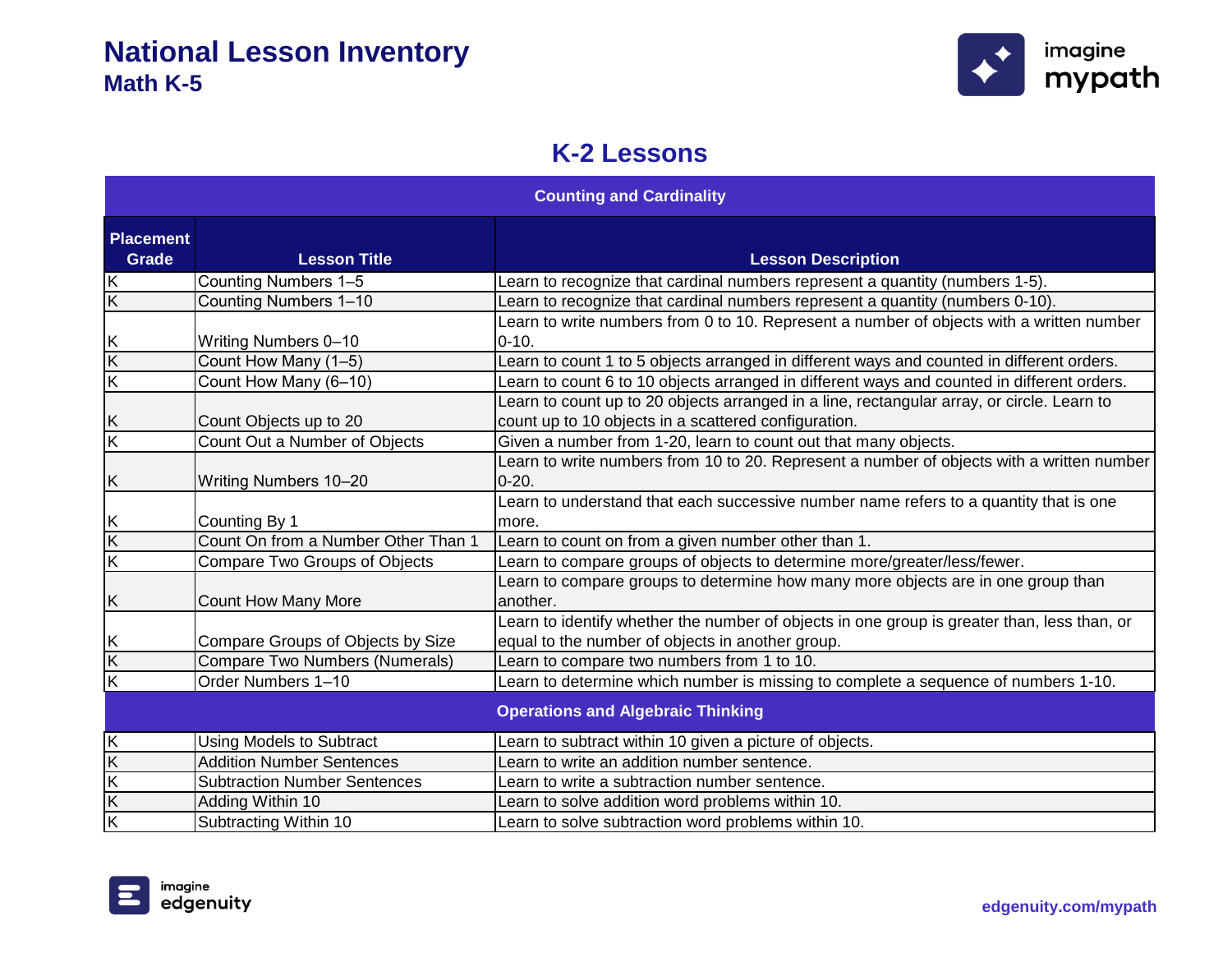

| <b>Placement</b><br><b>Grade</b> | <b>Lesson Title</b>                                          | <b>Lesson Description</b>                                                                    |
|----------------------------------|--------------------------------------------------------------|----------------------------------------------------------------------------------------------|
|                                  |                                                              | Learn to decompose numbers less than 10 in pairs in more than one way using objects or       |
| Κ                                | Decomposing Numbers Less than 10                             | drawings, and record each decomposition with an equation or drawing.                         |
|                                  |                                                              | Learn to decompose the number 10 in pairs in more than one way using objects or              |
| Κ                                | Decomposing 10                                               | drawings, and record each decomposition with an equation or drawing.                         |
| $\overline{\mathsf{K}}$          | Making a 10                                                  | Learn to find the number that makes 10 when added to a given number.                         |
| $\overline{\mathsf{K}}$          | Fluently Add and Subtract within 5                           | Learn to count on and count back to gain fluency in adding and subtracting within 5.         |
|                                  |                                                              | Learn to solve addition and subtraction word problems within 20. Includes add to, with       |
|                                  | Add/Subtract to Solve Word Problems                          | change unknown, and take from, with change unknown.                                          |
|                                  |                                                              | Learn to solve comparison word problems within 20 using addition and subtraction.            |
|                                  |                                                              | Includes comparing amounts with a bigger unknown, and comparing amounts with a               |
| 1                                | Solving Comparison Word Problems                             | smaller unknown.                                                                             |
|                                  |                                                              | Learn to find the sum of three one-digit numbers with sums equal to or less than 10 using    |
|                                  | Adding 3 Numbers (up to 10)                                  | multiple strategies.                                                                         |
|                                  |                                                              | Learn to find the sum of three one-digit numbers with sums equal to or less than 20 using    |
|                                  | Adding 3 Numbers (up to 20)                                  | multiple strategies.                                                                         |
|                                  | <b>Using Strategies to Add</b>                               | Learn to solve addition problems using properties and strategies.                            |
|                                  | <b>Using Strategies to Subtract</b>                          | Learn to subtract by relating subtraction to addition.                                       |
|                                  | <b>Using Addition to Subtract</b>                            | Learn to use addition to solve subtraction problems.                                         |
|                                  | Counting On to Add                                           | Learn to solve addition problems within 20 by counting on from a known amount.               |
|                                  | Counting Back to Subtract                                    | Learn to solve subtraction problems within 20 by counting back from a known amount.          |
|                                  |                                                              | Learn to add within 20, demonstrating fluency for addition and subtraction within 10. Use    |
|                                  |                                                              | strategies such as decomposing a number leading to a ten and creating equivalent but         |
| 1                                | Decomposing to Get a Ten - Addition                          | easier or known sums.                                                                        |
|                                  |                                                              | Learn to subtract within 20, demonstrating fluency for addition and subtraction within 10.   |
|                                  |                                                              | Use strategies such as decomposing a number leading to a ten and creating equivalent but     |
| 1                                | Decomposing to Get a Ten - Subtraction easier or known sums. |                                                                                              |
|                                  |                                                              |                                                                                              |
|                                  |                                                              | Learn to work with addition and subtraction equations. Understand the meaning of the         |
|                                  | <b>Understanding Equations (Add/Subtract)</b>                | equal sign, and determine if equations involving addition and subtraction are true or false. |
|                                  | <b>Finding Missing Numbers (Addition)</b>                    | Learn to solve addition equations with an unknown number represented by a symbol.            |
|                                  | <b>Finding Missing Numbers (Subtraction)</b>                 | Learn to solve subtraction equations with an unknown number represented by a symbol.         |
|                                  |                                                              | Learn to solve one-step addition word problems (with initial amount unknown) using           |
| 2                                | <b>Adding with Models</b>                                    | equations, base-ten blocks, and number lines.                                                |

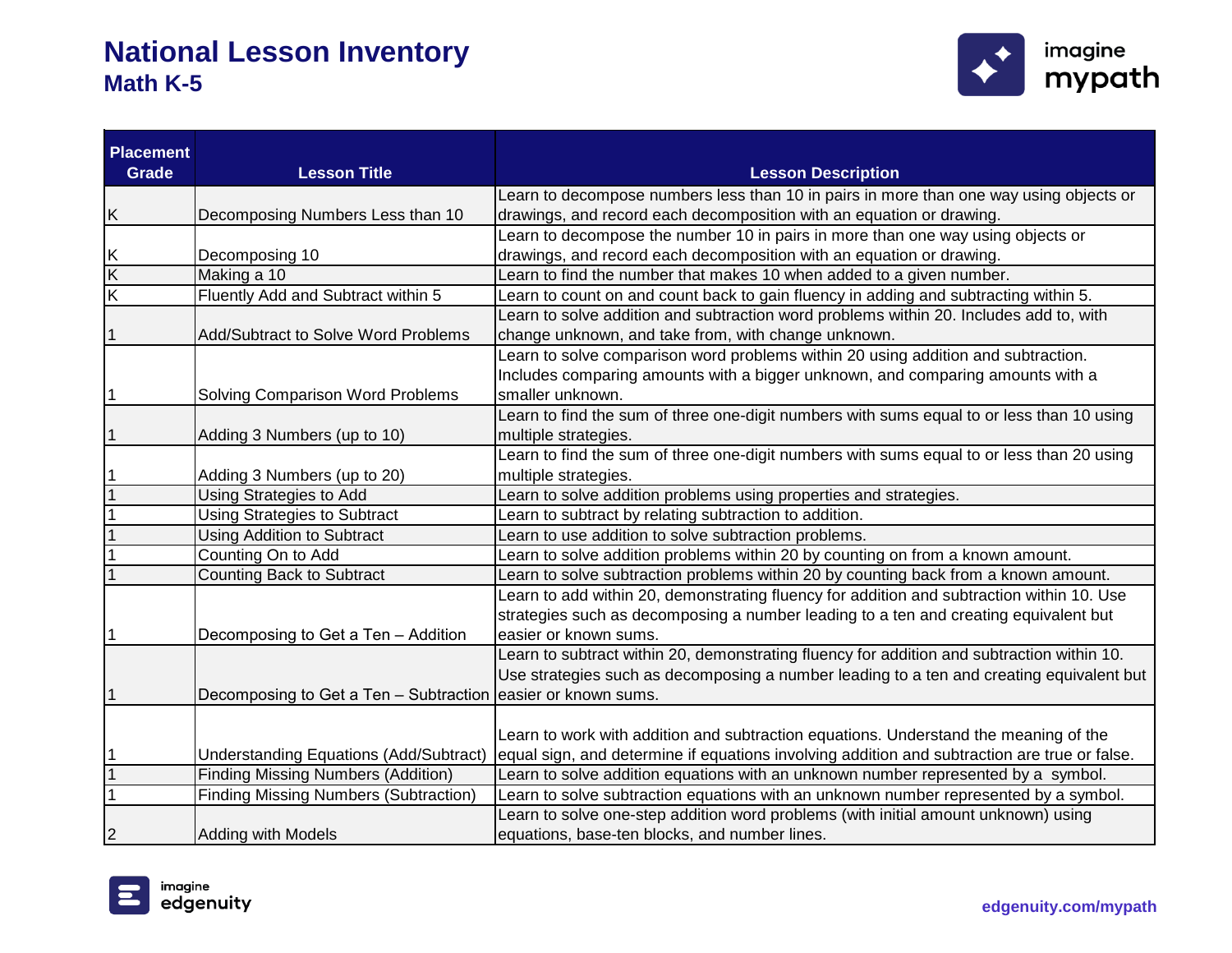

| <b>Placement</b> |                                       |                                                                                                                                                                                             |
|------------------|---------------------------------------|---------------------------------------------------------------------------------------------------------------------------------------------------------------------------------------------|
| <b>Grade</b>     | <b>Lesson Title</b>                   | <b>Lesson Description</b>                                                                                                                                                                   |
|                  |                                       | Learn to solve one-step subtraction word problems (with initial amount unknown) using                                                                                                       |
| $\overline{2}$   | <b>Subtracting with Models</b>        | equations, base-ten blocks, and number lines.                                                                                                                                               |
|                  |                                       | Learn to represent and solve problems involving addition. Use addition within 100 to solve<br>one- and two-step word problems involving situations of adding to, putting together, e.g., by |
|                  |                                       | using models, drawings, and equations with a symbol for the unknown number to represent                                                                                                     |
| $\overline{c}$   | Add to Solve Real-World Problems      | the problem.                                                                                                                                                                                |
|                  |                                       | Learn to represent and solve problems involving subtraction. Use subtraction within 100 to                                                                                                  |
|                  |                                       | solve one- and two-step word problems involving situations of taking from, taking apart, and                                                                                                |
|                  |                                       | comparing, e.g., by using models, drawings, and equations with a symbol for the unknown                                                                                                     |
| $\boldsymbol{2}$ | Subtract to Solve Real-World Problems | number to represent the problem.                                                                                                                                                            |
| $\overline{2}$   | Using Mental Math to Add and Subtract | Learn to use mental math strategies to add and subtract within 20.                                                                                                                          |
|                  |                                       | Learn to use addition to find the total number of objects arranged in rectangular arrays with                                                                                               |
|                  |                                       | up to 5 rows and up to 5 columns. Write an equation to express the total as a sum of equal                                                                                                  |
| $\overline{2}$   | Using Addition with Arrays            | addends.                                                                                                                                                                                    |
|                  |                                       | <b>Number and Operations Base Ten</b>                                                                                                                                                       |
|                  |                                       |                                                                                                                                                                                             |
|                  |                                       | Learn to compose numbers 11-19 by combining a group of 10 with a number less than ten.                                                                                                      |
| Κ                | Composing Numbers 11-19               | Record each composition with a drawing or equation.                                                                                                                                         |
|                  |                                       | Learn to decompose numbers 11-19 by making a group of 10 and amount of ones left over.                                                                                                      |
| Κ                | Decomposing Numbers 11-19             | Record each decomposition with a drawing or equation.                                                                                                                                       |
|                  | Understanding Numbers (11-19)         | Learn that a teen number is made up of one ten and some leftover ones.                                                                                                                      |
|                  | Write and Expand Numbers up to 120    | Learn to write numbers up to 120 in standard and expanded forms.                                                                                                                            |
|                  |                                       | Learn that a ten is a bundle of 10 ones. Learn that the decade numbers are tens with zero                                                                                                   |
|                  | <b>Understanding Tens</b>             | ones.                                                                                                                                                                                       |
|                  |                                       | Learn to compare two 2-digit numbers using the symbols for less than, greater than, and                                                                                                     |
|                  | <b>Comparing Numbers with Symbols</b> | equal to.                                                                                                                                                                                   |
|                  |                                       | Learn to add within 100, including adding a two-digit number and a one-digit number using                                                                                                   |
|                  |                                       | concrete models or drawings and strategies based on place value and properties of                                                                                                           |
| $\mathbf{1}$     | Adding within 100                     | operations.                                                                                                                                                                                 |
|                  |                                       | Learn to add within 100, including adding a two-digit number and a two-digit number using                                                                                                   |
|                  |                                       | concrete models or drawings and strategies based on place value and properties of                                                                                                           |
| 1                | <b>Explaining How to Add</b>          | operations.<br>Learn to find 10 more and 10 less than a number, without having to count. Explain the                                                                                        |
|                  | Finding 10 More and 10 Less           |                                                                                                                                                                                             |
|                  |                                       | reasoning used.                                                                                                                                                                             |

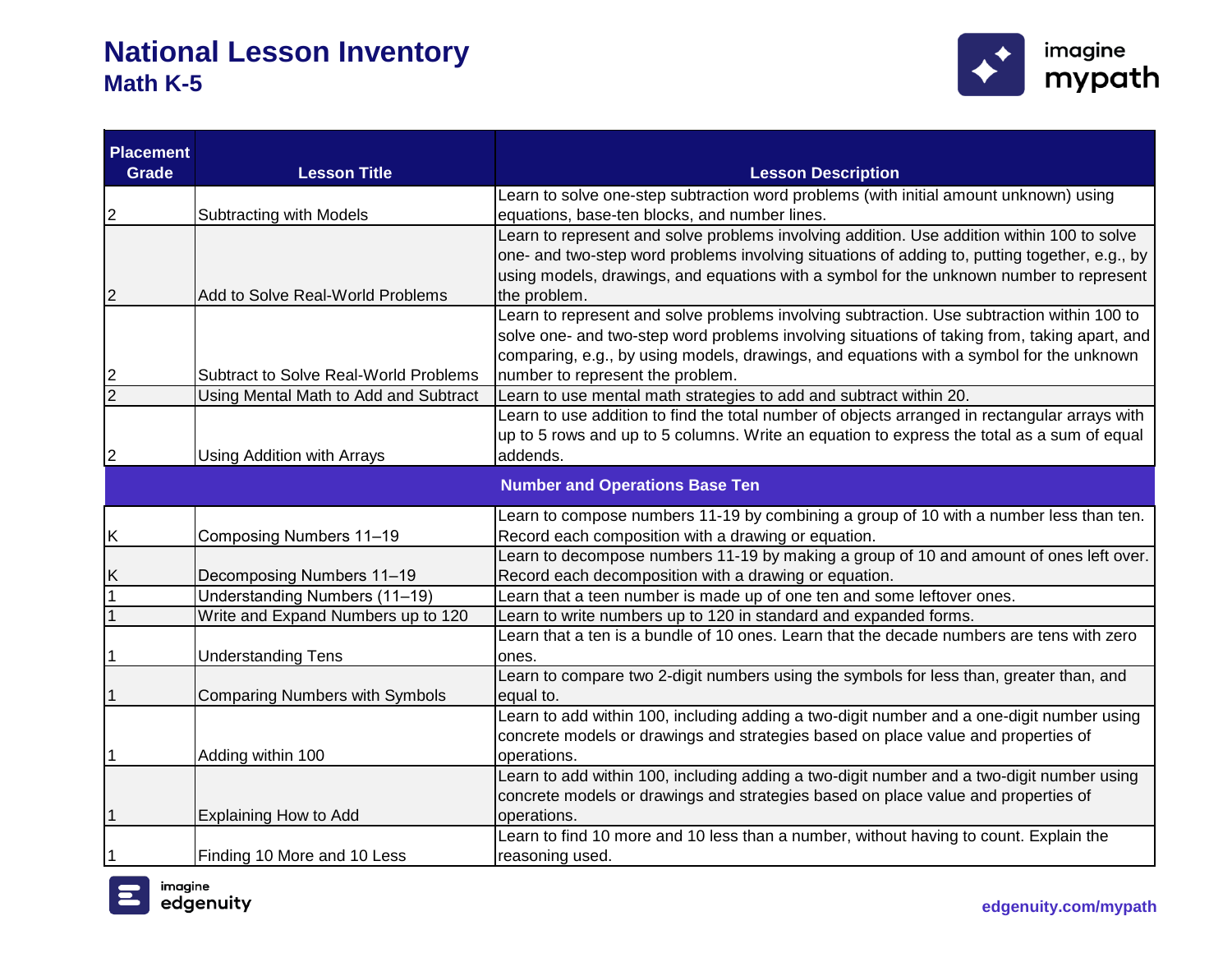

| <b>Placement</b><br><b>Grade</b> | <b>Lesson Title</b>                   | <b>Lesson Description</b>                                                                                                      |  |
|----------------------------------|---------------------------------------|--------------------------------------------------------------------------------------------------------------------------------|--|
|                                  | Subtracting Multiples of 10           | Learn how to subtract multiples of 10 using ten frames and a hundreds chart.                                                   |  |
| 2                                |                                       |                                                                                                                                |  |
| $\overline{2}$                   | Counting by 2, 5, and 10              | Learn to count by 2, 5, and 10.                                                                                                |  |
|                                  | Counting by 25, 50, and 100           | Learn to count by 25, 50, and 100.<br>Learn that the three digits of a 3-digit number represent amounts of hundreds, tens, and |  |
| 2                                | <b>Understanding Hundreds</b>         | ones.                                                                                                                          |  |
|                                  | Writing and Expanding Numbers to      |                                                                                                                                |  |
| 2                                | 1,000                                 | Learn to write and expand numbers to 1,000.                                                                                    |  |
|                                  |                                       | Learn to compare two 3-digit numbers based on the meanings of the hundreds, tens, and                                          |  |
| 2                                | <b>Comparing 3-Digit Numbers</b>      | ones digits, using comparison symbols.                                                                                         |  |
|                                  |                                       | Learn to compare two 2-digit or 3-digit numbers based on the meanings of the hundreds,                                         |  |
| 2                                | Comparing 2- or 3-Digit Numbers       | tens, and ones digits, using comparison symbols.                                                                               |  |
| $\overline{2}$                   | Add to Solve Problems (Regroup)       | Learn to add numbers with regrouping.                                                                                          |  |
| $\overline{2}$                   | Subtract to Solve Problems (Regroup)  | Learn to subtract numbers with regrouping.                                                                                     |  |
| $\overline{2}$                   | Using Strategies to Add within 100    | Learn to use strategies to add numbers within 100.                                                                             |  |
| $\overline{2}$                   | Subtracting within 100                | Learn to use strategies to subtract within 100.                                                                                |  |
|                                  |                                       | Learn to add up to four 2-digit numbers using strategies based on place value and                                              |  |
| 2                                | Adding up to Four 2-Digit Numbers     | properties of operations.                                                                                                      |  |
| $\overline{2}$                   | Using Models to Add within 1,000      | Learn to use models such as base-ten blocks and number lines to add within 1,000.                                              |  |
|                                  |                                       |                                                                                                                                |  |
| 2                                | Using Models to Subtract within 1,000 | Learn to use models such as base-ten blocks and number lines to subtract within 1,000.                                         |  |
| $\overline{2}$                   | Mentally Adding 10 or 100             | Learn to mentally add 10 or 100 using place value understanding.                                                               |  |
| $\overline{2}$                   | Mentally Subtracting 10 or 100        | Learn to mentally subtract 10 or 100 using place value understanding.                                                          |  |
|                                  |                                       | Learn to explain why addition and subtraction strategies work, using place value and                                           |  |
| $\overline{c}$                   | <b>Add/Subtract Strategies</b>        | properties of operations.                                                                                                      |  |
|                                  | <b>Measurement and Data</b>           |                                                                                                                                |  |
| $\overline{\mathsf{K}}$          | Comparing Objects by Length           | Learn to compare the length of objects.                                                                                        |  |
| $\overline{\mathsf{K}}$          | <b>Describing Objects</b>             | Learn to describe objects.                                                                                                     |  |
|                                  |                                       | Learn to order three objects by length. Learn to compare the lengths of two objects using a                                    |  |
|                                  | Order and Compare Objects by Length   | third object.                                                                                                                  |  |
| $\mathbf{1}$                     | Measuring with Nonstandard Units      | Learn to use non-standard units to estimate and measure lengths.                                                               |  |
| $\overline{2}$                   | Using Tools to Measure Length         | Learn to measure the length of an object by using the appropriate measuring tools.                                             |  |
|                                  |                                       | Learn to measure the length of an object using different units and to describe how the                                         |  |
| 2                                | Measuring Length with Different Units | measurements relate to the size of the unit.                                                                                   |  |

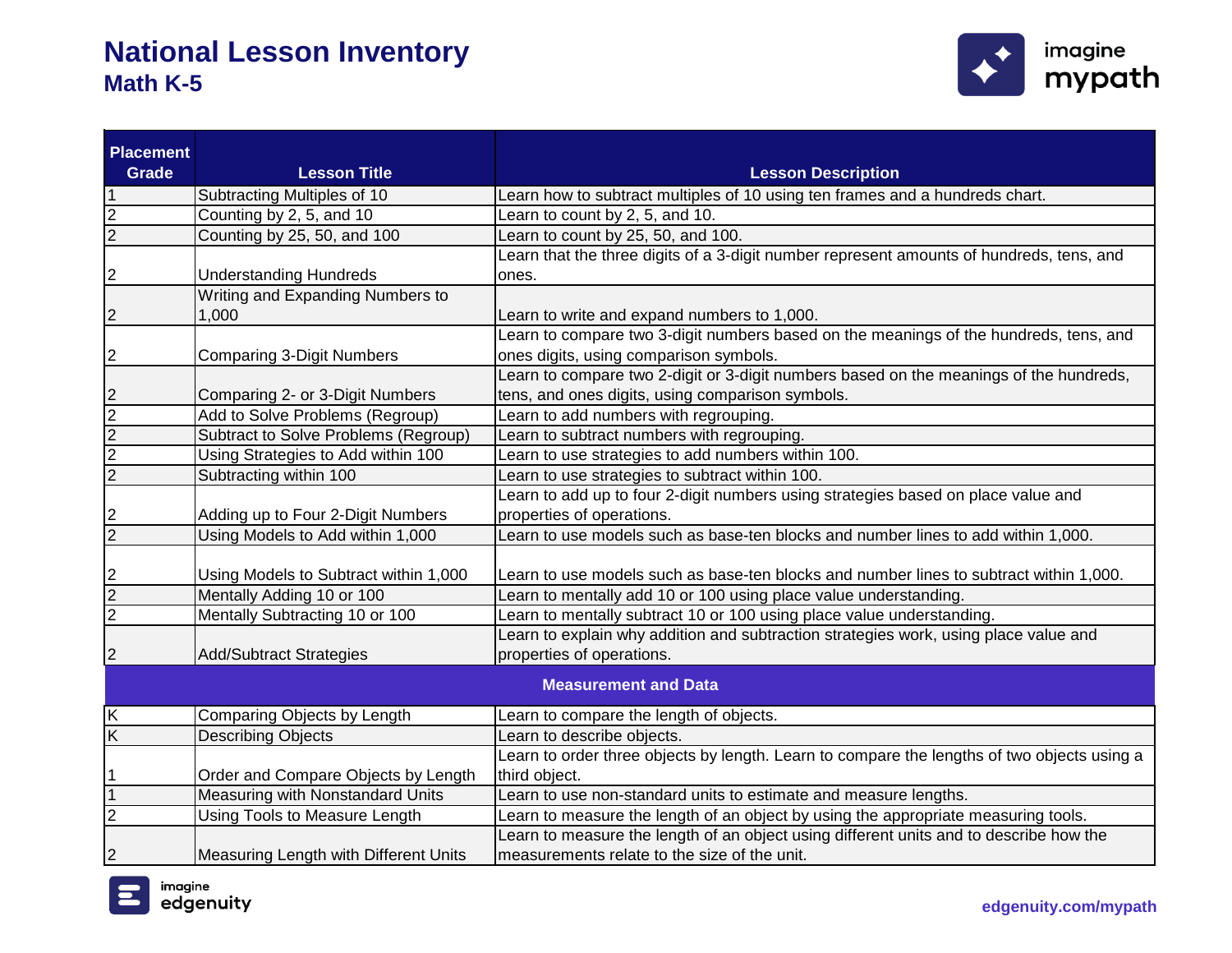

| <b>Placement</b><br>Grade | <b>Lesson Title</b>                   | <b>Lesson Description</b>                                                                |
|---------------------------|---------------------------------------|------------------------------------------------------------------------------------------|
|                           |                                       |                                                                                          |
| <u> 2</u>                 | Estimating Lengths (in., ft, cm, m)   | Learn to estimate lengths using standard and metric units (in, ft, cm, m).               |
|                           |                                       | Learn to estimate and measure the length of an object in inches. Use inches to find the  |
| $\overline{2}$            | Comparing Lengths (Standard)          | difference in length of two objects.                                                     |
|                           |                                       | Learn to measure the length of an object in centimeters. Use centimeters to find the     |
| 2                         | Comparing Lengths (Metric)            | difference in length of two objects.                                                     |
|                           |                                       | Learn to solve word problems about length using drawings and equations with a symbol for |
| $\overline{2}$            | Solving Word Problems about Length    | the unknown number to represent the problem.                                             |
|                           |                                       |                                                                                          |
| 2                         | Use a Number Line to Add and Subtract | Learn to use a number line to add and subtract numbers within 100.                       |
| $\overline{2}$            | Tell and Write Time to the 5 Minutes  | Learn how to tell and write time to the nearest five minutes using an analog clock.      |

#### **3-5 Lessons**

|                         |                                       | <b>Operations and Algebraic Thinking</b>                                                                                      |
|-------------------------|---------------------------------------|-------------------------------------------------------------------------------------------------------------------------------|
| $\overline{\mathsf{x}}$ | <b>Addition Equations</b>             | Learn to add using objects and addition equations to find sums up to 20.                                                      |
| K                       | <b>Subtraction Equations</b>          | Learn to subtract using objects and subtraction equations to find differences less than 20.                                   |
| Κ                       | <b>Add/Subtract to Solve Problems</b> | Learn to solve addition and subtraction word problems within 20.                                                              |
| K                       |                                       | Decompose – Both Sides of Equals Sign Learn to compose and decompose numbers up to 20 to the left or right of the equal sign. |
|                         | Solve Problems Involving Three        | Learn to solve addition word problems involving three whole numbers (sum is less than or                                      |
|                         | <b>Numbers</b>                        | equal to 50).                                                                                                                 |
|                         | Use Properties and Strategies to Add  | Learn to solve addition problems using properties and strategies.                                                             |
|                         | Use Strategies to Subtract            | Learn to subtract by relating subtraction to addition.                                                                        |
|                         | Using Addition to Find an Unknown     | Learn subtraction as an unknown-addend problem.                                                                               |
|                         | Count On and Back to Add and Subtract | Learn to relate counting to addition and subtraction.                                                                         |
|                         | <b>Identify True/False Equations</b>  | Learn to determine whether addition and subtraction equations are true and false.                                             |
|                         | Finding the Unknown in Equations      | Learn to find the unknown in addition and subtraction equations.                                                              |
| 2                       | Determining Odd and Even Numbers      | Learn to determine whether a given number is odd or even.                                                                     |

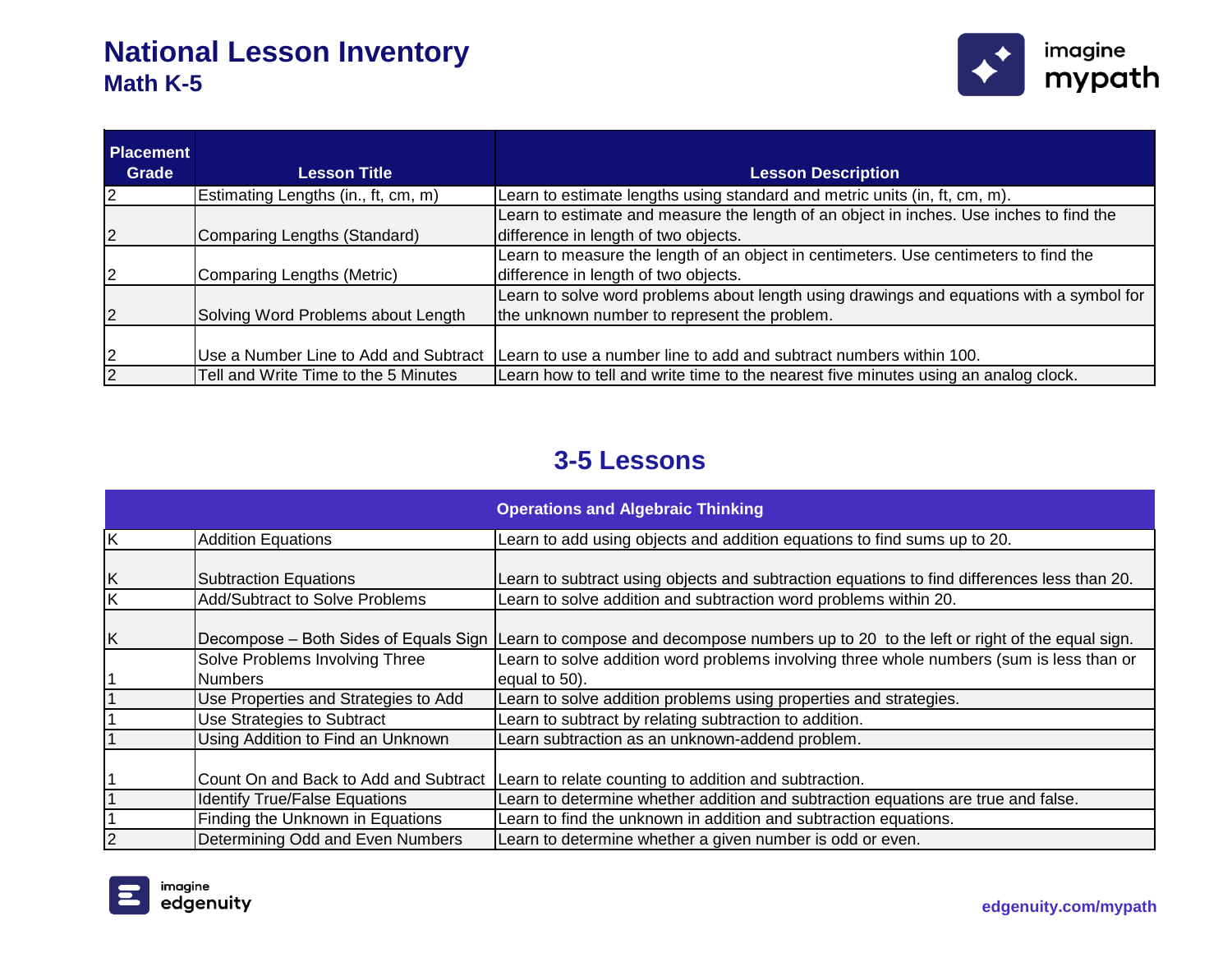

| <b>Placement</b><br>Grade | <b>Lesson Title</b>                          | <b>Lesson Description</b>                                                                                                                                                          |
|---------------------------|----------------------------------------------|------------------------------------------------------------------------------------------------------------------------------------------------------------------------------------|
|                           |                                              | Learn to use addition to find the total number of objects in an array and representing an                                                                                          |
| 2                         | <b>Understanding Addition through Arrays</b> | array with an addition equation.                                                                                                                                                   |
|                           |                                              | Learn to solve one-step addition and subtraction word problems within 1,000 using                                                                                                  |
| $\overline{c}$            | Solving Word Problems within 1,000           | standard algorithm.                                                                                                                                                                |
|                           |                                              | Represent and solve problems involving multiplication. Describe a context in which a total                                                                                         |
| 3                         | Introduction to Multiplication I             | number of objects can be expressed as multiplication equation.                                                                                                                     |
|                           |                                              | Represent and solve problems involving multiplication. Describe a context in which a total                                                                                         |
| 3                         | Introduction to Multiplication II            | number of objects can be expressed as multiplication equation.                                                                                                                     |
|                           |                                              | Represent and solve problems involving division. Interpret quotients of whole number as                                                                                            |
|                           |                                              | the either the number of objects in each share when objects are partitioned equally, or as                                                                                         |
| 3                         | Introduction to Division I                   | the number of shares when objects are partitioned into equal shares.                                                                                                               |
|                           |                                              | Represent and solve problems involving division. Interpret quotients of whole number as                                                                                            |
|                           |                                              | the either the number of objects in each share when objects are partitioned equally, or as                                                                                         |
| 3                         | Introduction to Division II                  | the number of shares when objects are partitioned into equal shares.                                                                                                               |
|                           |                                              | Learn to work with equal groups of objects to gain foundations for multiplication. Use                                                                                             |
|                           |                                              | addition and/or multiplication to find the total number of objects arranged in rectangular                                                                                         |
| 3                         | Multiplying with Arrays                      | arrays with up to 5 rows and up to 5 columns; write an equation to express the product.<br>Represent and solve problems involving multiplication. Use multiplication within 100 to |
|                           |                                              | solve word problems in situations involving equal groups by using drawings and equations                                                                                           |
| 3                         | <b>Multiplication Word Problems</b>          | with a symbol for the unknown number to represent the problem.                                                                                                                     |
|                           |                                              | Represent and solve problems involving division. Use division within 100 to solve word                                                                                             |
|                           |                                              | problems in situations involving equal groups by using drawings and equations with a                                                                                               |
| 3                         | <b>Division Word Problems</b>                | symbol for the unknown number to represent the problem.                                                                                                                            |
| $\overline{3}$            | Multiply and Divide to Solve Problems        | Learn to solve a multi-step word problem using multiplication and division.                                                                                                        |
|                           |                                              | Determine the unknown whole number in a multiplication equation relating three whole                                                                                               |
| 3                         | Find a Missing Number (Multiply)             | numbers.                                                                                                                                                                           |
|                           |                                              |                                                                                                                                                                                    |
| 3                         | Find a Missing Number (Divide)               | Determine the unknown whole number in a division equation relating three whole numbers.                                                                                            |
|                           |                                              |                                                                                                                                                                                    |
| 3                         | Properties of Multiplication                 | Understand properties of multiplication and apply these properties as strategies to multiply.                                                                                      |
| $\overline{3}$            | <b>Properties of Division</b>                | Understand properties of division and apply these properties as strategies to divide.                                                                                              |
|                           |                                              |                                                                                                                                                                                    |
| 3                         | <b>Understand Division as Unknown Factor</b> | Learn to understand division as an unknown-factor problem.                                                                                                                         |
| $\overline{3}$            | Use Strategies to Multiply within 100        | Learn to understand multiplication and use strategies to fluently multiply within 100.                                                                                             |

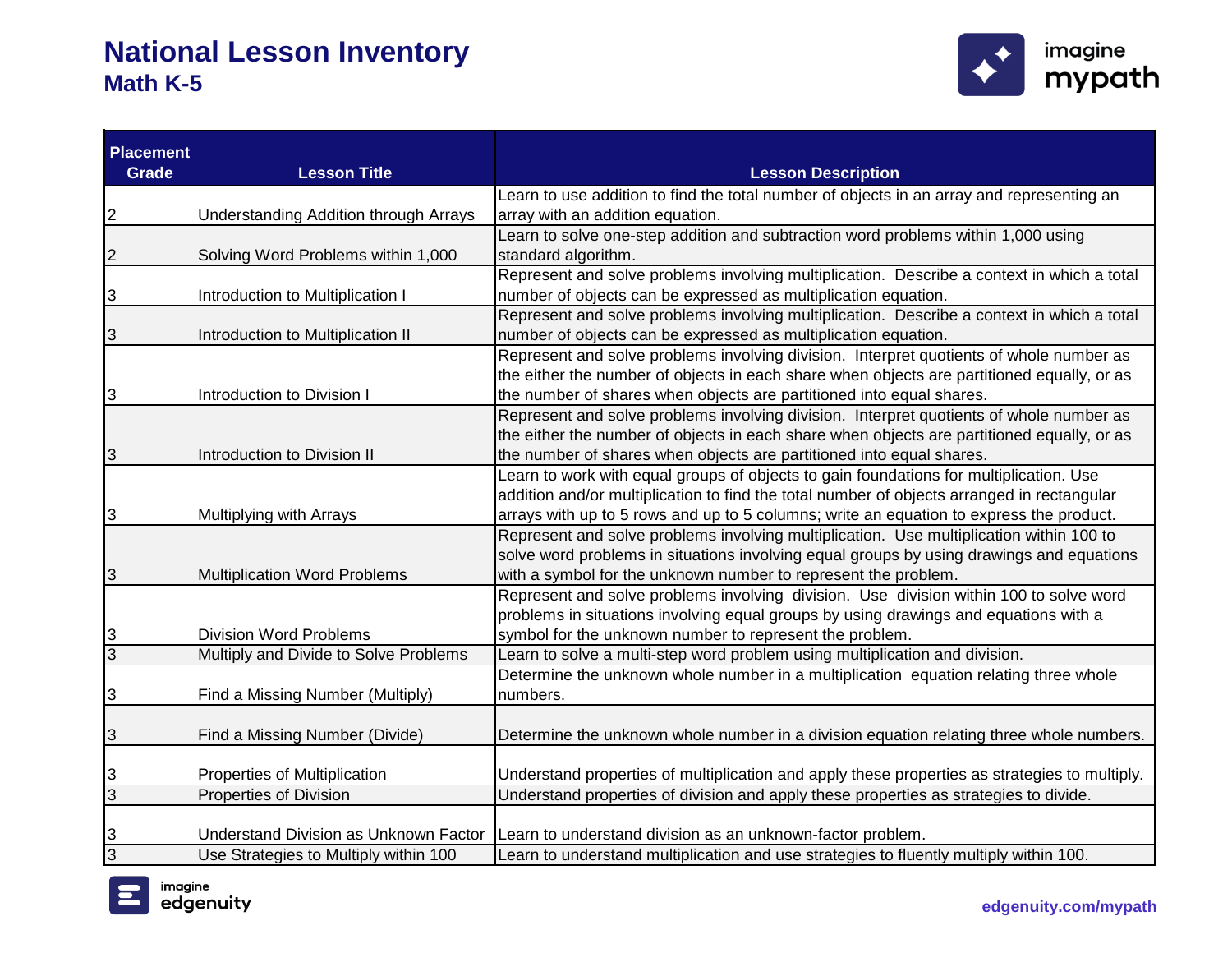

| <b>Placement</b> |                                              |                                                                                            |
|------------------|----------------------------------------------|--------------------------------------------------------------------------------------------|
| Grade            | <b>Lesson Title</b>                          | <b>Lesson Description</b>                                                                  |
| 3                | Using Strategies to Divide within 100        | Learn to understand division and use strategies to fluently divide within 100.             |
|                  |                                              | Solve two-step word problems using the four operations. Represent these problems using     |
| 3                | Solving 2-Step Problems I                    | equations with a letter standing for the unknown quantity.                                 |
|                  |                                              | Solve two-step word problems using the four operations. Assess the reasonableness of       |
| 3                | Solving 2-Step Problems II                   | answers using mental computation and estimation strategies including rounding.             |
| $\overline{3}$   | <b>Identify Patterns (Addition)</b>          | Learn to identify arithmetic patterns using an addition table.                             |
|                  |                                              | Learn to identify arithmetic patterns using a multiplication table, and explain them using |
| 3                | <b>Identify Patterns (Multiplication)</b>    | properties of operations.                                                                  |
| $\overline{4}$   | Using Multiplication to Solve Problems       | Learn to model a multiplicative comparison using a multiplication equation.                |
|                  |                                              | Interpret a multiplication equation as a comparison. Represent verbal statements of        |
| 4                | <b>Interpreting Multiplication Equations</b> | multiplicative comparisons as multiplication equations.                                    |
|                  |                                              | Interpret a multiplication equation as a comparison. Represent verbal statements of        |
| 4                | <b>Describing Multiplication Situations</b>  | multiplicative comparisons as multiplication equations.                                    |
| $\overline{4}$   | <b>Using Division to Compare</b>             | Learn to use division to make multiplicative comparisons.                                  |
| $\overline{4}$   | <b>Interpreting Remainders</b>               | Solve one-step and two-step word problems in which remainders must be interpreted.         |
|                  |                                              | Solve multistep word problems. Represent these problems using equations with a letter      |
| 4                | <b>Represent Situations with Equations</b>   | standing for the unknown quantity.                                                         |
|                  |                                              | Solve multistep word problems using the four operations. Represent these problems using    |
|                  |                                              | equations with a letter standing for the unknown quantity. Assess the reasonableness of    |
| 4                | Solving Multistep Word Problems              | answers.                                                                                   |
| 4                | Patterns in Input-Output Tables              | Learn to find a pattern and rule in an input-output table.                                 |
| $\overline{5}$   | <b>Using Variables</b>                       | Learn to write and evaluate algebraic expressions.                                         |
| $\overline{5}$   | <b>Evaluating Numerical Expressions</b>      | Learn to evaluate expressions with symbols using order of operations.                      |
| $\overline{5}$   | <b>Writing Simple Expressions</b>            | Learn to write simple expressions without evaluating.                                      |
|                  |                                              | Learn to solve one-step equations with whole numbers, decimals, and fractions involving    |
| 5                | Solving Equations with Addition              | addition.                                                                                  |
|                  |                                              | Learn to solve one-step equations with whole numbers, decimals, and fractions involving    |
| 5                | Solving Equations with Subtraction           | subtraction.                                                                               |
|                  |                                              | <b>Numbers and Operations in Base Ten</b>                                                  |
|                  |                                              |                                                                                            |
| Κ                |                                              | Compose/Decompose Numbers (11–19) Learn to compose and decompose numbers up to 19.         |
| 1                | Tens and Ones in Numbers (11-19)             | Learn to understand tens and ones in teen numbers.                                         |
| 1                | <b>Comparing Numbers</b>                     | Learn to compare two 2-digit numbers using comparison symbols.                             |

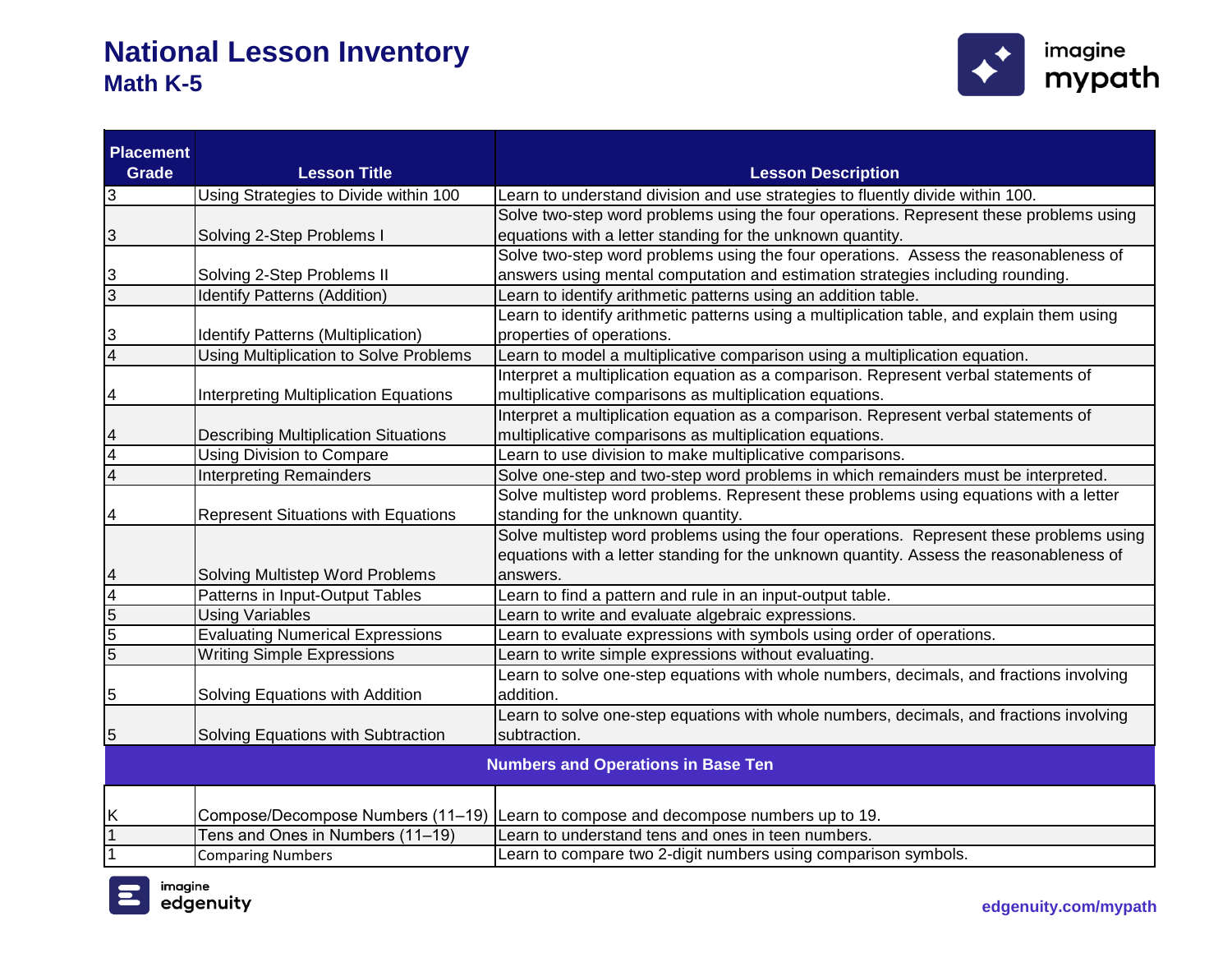

| <b>Placement</b><br><b>Grade</b> | <b>Lesson Title</b>                   | <b>Lesson Description</b>                                                                                                  |
|----------------------------------|---------------------------------------|----------------------------------------------------------------------------------------------------------------------------|
| 1                                | Add/Subtract (Models and Place Value) | Learn to add and subtract within 100 using models and place value.                                                         |
| 1                                | Mentally Add/Subtract by Tens         | Learn to mentally find 10 more or 10 less from any number up to 100.                                                       |
|                                  |                                       | Learn to understand the three digits of a three-digit number represent amounts of                                          |
| 2                                | Understanding Place Value to Hundreds | hundreds, tens, and ones.                                                                                                  |
|                                  | Writing and Expanding Numbers to      |                                                                                                                            |
| 2                                | 1,000                                 | Learn to write and expand numbers to 1,000.                                                                                |
| $\overline{2}$                   | Comparing 3- and 4-Digit Numbers      | Learn to compare three-digit and four-digit numbers using $>$ , $<$ , and $=$ .                                            |
|                                  |                                       | Learn to add and subtract within 100 fluently using strategies based on properties of                                      |
| 2                                | Fluently Add/Subtract within 100      | operations and the relationship between addition and subtraction.                                                          |
| $\overline{2}$                   | <b>Adding Four 2-Digit Numbers</b>    | Learn to add up to four 2-digit numbers.                                                                                   |
| $\overline{2}$                   | Add/Subtract up to 1,000 (Regrouping) | Learn to add and subtract within 1,000 involving regrouping.                                                               |
| $\overline{2}$                   | Mentally Add/Subtract 10 or 100       | Learn to mentally add and subtract 10 or 100 from numbers 100-900.                                                         |
|                                  |                                       | Round numbers up to the ten-thousands to the nearest ten. Use number lines and                                             |
| 3                                | Rounding to Nearest 10                | knowledge of place value.                                                                                                  |
|                                  |                                       | Round numbers up to the ten-thousands to the nearest hundred. Use number lines and                                         |
| 3                                | Rounding to Nearest 100               | knowledge of place value.                                                                                                  |
|                                  |                                       |                                                                                                                            |
| 3                                | Add/Subtract Numbers (No Regrouping)  | Learn to add and subtract whole numbers within 1,000 without regrouping.                                                   |
|                                  | Add/Subtract Numbers (with            |                                                                                                                            |
| 3                                | Regrouping)                           | Learn to add and subtract whole numbers within 1,000 with regrouping.                                                      |
|                                  |                                       | Multiply one-digit whole numbers by multiples of 10 in the range 10-90 using strategies                                    |
| 3                                | Multiply by a Multiple of Ten I       | based on place value and properties of operations.                                                                         |
|                                  |                                       | Multiply one-digit whole numbers by multiples of 10 in the range 10-90 using strategies                                    |
| 3                                | Multiply by a Multiple of Ten II      | based on place value and properties of operations.                                                                         |
|                                  |                                       | Multiply by 10 and 100. Generalize place value understanding for multi-digit whole                                         |
|                                  |                                       | numbers. Recognize that in a multi-digit whole number, a digit in one place represents ten                                 |
| 4                                | <b>Exploring Base Ten I</b>           | times what it represents in the place to its right.                                                                        |
|                                  |                                       | Divide by 10 and 100. Generalize place value understanding for multi-digit whole numbers.                                  |
|                                  |                                       | Recognize that in a multi-digit whole number, a digit in one place represents ten times what                               |
| 4                                | <b>Exploring Base Ten II</b>          | it represents in the place to its right.                                                                                   |
|                                  |                                       |                                                                                                                            |
| 4                                |                                       | Write and Expand Numbers to 1,000,000 Learn to read numbers to 1,000,000 and to write them in standard and expanded forms. |
| 4                                | Writing Numbers in Standard Form      | earn to write numbers up to 999,999,999 from word form to standard form.                                                   |
| $\overline{4}$                   | Expanding Numbers up to Ten Million   | Learn to expand whole numbers up to 9,999,999.                                                                             |

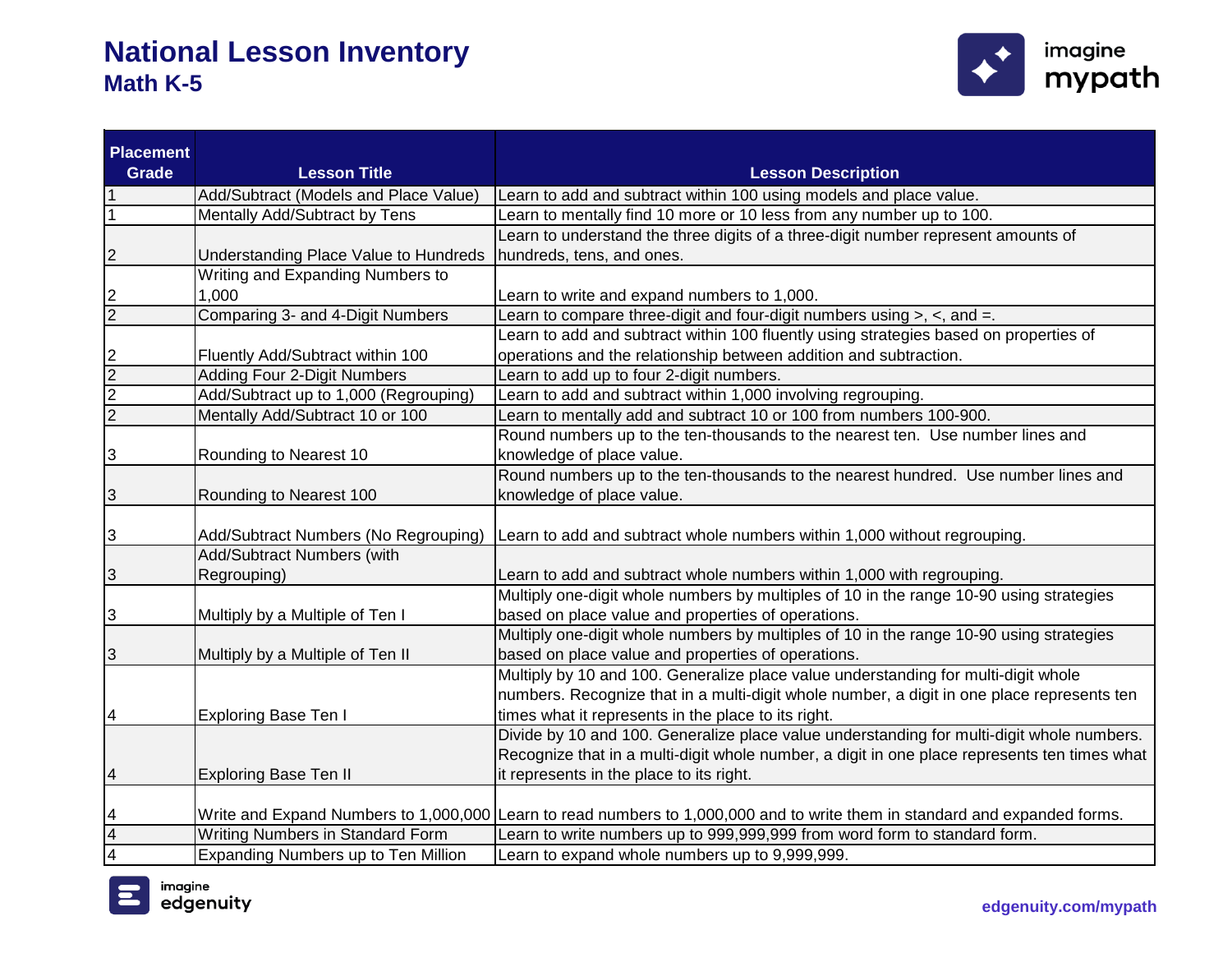

| <b>Placement</b><br><b>Grade</b> | <b>Lesson Title</b>                                                        | <b>Lesson Description</b>                                                                                                                                                             |
|----------------------------------|----------------------------------------------------------------------------|---------------------------------------------------------------------------------------------------------------------------------------------------------------------------------------|
|                                  |                                                                            |                                                                                                                                                                                       |
| 4                                | Compare Numbers up to 1,000,000                                            | Learn to compare multi-digit numbers up to 1,000,000.                                                                                                                                 |
|                                  |                                                                            | Use place value understanding to round multi-digit whole number to the nearest ten,                                                                                                   |
| 4                                | Using Place Value to Round                                                 | hundred, or thousand.<br>Learn to round whole numbers to a given place-value position through the hundred                                                                             |
|                                  | <b>Rounding Whole Numbers</b>                                              | thousands place.                                                                                                                                                                      |
| 4                                |                                                                            |                                                                                                                                                                                       |
| $\overline{4}$                   | <b>Adding Multi-digit Numbers</b>                                          | Learn to add multi-digit whole numbers using place value and the standard algorithm.                                                                                                  |
| $\overline{4}$                   | <b>Adding 4-Digit Numbers</b>                                              | Learn to add 4-digit whole numbers.                                                                                                                                                   |
|                                  |                                                                            |                                                                                                                                                                                       |
| 4<br>$\overline{4}$              | <b>Subtracting Multi-digit Numbers</b>                                     | Learn to subtract multi-digit whole numbers using place value and the standard algorithm.                                                                                             |
|                                  | <b>Subtracting Across Zeros</b>                                            | Learn to subtract 4-digit whole numbers with multiple zeros.                                                                                                                          |
|                                  |                                                                            | Learn to multiply a multi-digit whole number by a one-digit whole number using base ten<br>blocks and area models.                                                                    |
| $\overline{4}$                   | Multiply One-Digit Numbers (Models)<br>Multiply Two-Digit Numbers (Models) |                                                                                                                                                                                       |
|                                  |                                                                            | Learn to multiply two-digit by two-digit numbers using base ten blocks and area models.<br>Find whole-number quotients and remainders with one-digit divisors, using strategies based |
|                                  |                                                                            |                                                                                                                                                                                       |
|                                  |                                                                            | on place value, the properties of operations, and/or the relationship between multiplication<br>and division.                                                                         |
| 4                                | <b>Strategies for Dividing I</b>                                           |                                                                                                                                                                                       |
|                                  |                                                                            | Find whole-number quotients and remainders with one-digit divisors, using strategies based                                                                                            |
|                                  |                                                                            | on place value, the properties of operations, and/or the relationship between multiplication                                                                                          |
|                                  |                                                                            | and division. Illustrate and explain the calculation by using equations, standard algorithms,                                                                                         |
| 4                                | <b>Strategies for Dividing II</b>                                          | and models.                                                                                                                                                                           |
|                                  |                                                                            |                                                                                                                                                                                       |
|                                  |                                                                            | Interactive Exploration. Learn that a digit in one place represents 10 times as much as it                                                                                            |
| 5                                | <b>Understanding Place Value</b>                                           | represents in the place to its right and one-tenth of what it represents in the place to its left.                                                                                    |
|                                  |                                                                            | Learn to use the patterns in the number of zeros in a product when multiplying by a power                                                                                             |
| 5                                | Multiplying by Powers of 10                                                | of 10, and express powers of 10 using exponents.                                                                                                                                      |
|                                  |                                                                            | Learn to read and write numbers to the thousandths in written and standard form and show                                                                                              |
| 5                                | Read/Write Decimals to Thousandths                                         | equivalencies between the two.                                                                                                                                                        |
| $\overline{5}$                   | Read, Write, and Expand Decimals                                           | Learn to read, write, expand decimals to thousandths.                                                                                                                                 |
|                                  |                                                                            | Learn to identify the number and place on the number line to signify given decimals.                                                                                                  |
| $\overline{5}$                   | Decimals on Number Lines                                                   |                                                                                                                                                                                       |
| 5                                | <b>Comparing Decimals to Thousandths</b>                                   | Learn to compare decimals to the thousandths using symbols.                                                                                                                           |
| $\overline{5}$                   | <b>Rounding Decimals</b>                                                   | Learn to round decimals to any place.                                                                                                                                                 |
|                                  |                                                                            | Learn to round decimals to an identified place value and to the nearest half or whole                                                                                                 |
| 5                                | Rounding Decimals to Identified Place                                      | number.                                                                                                                                                                               |

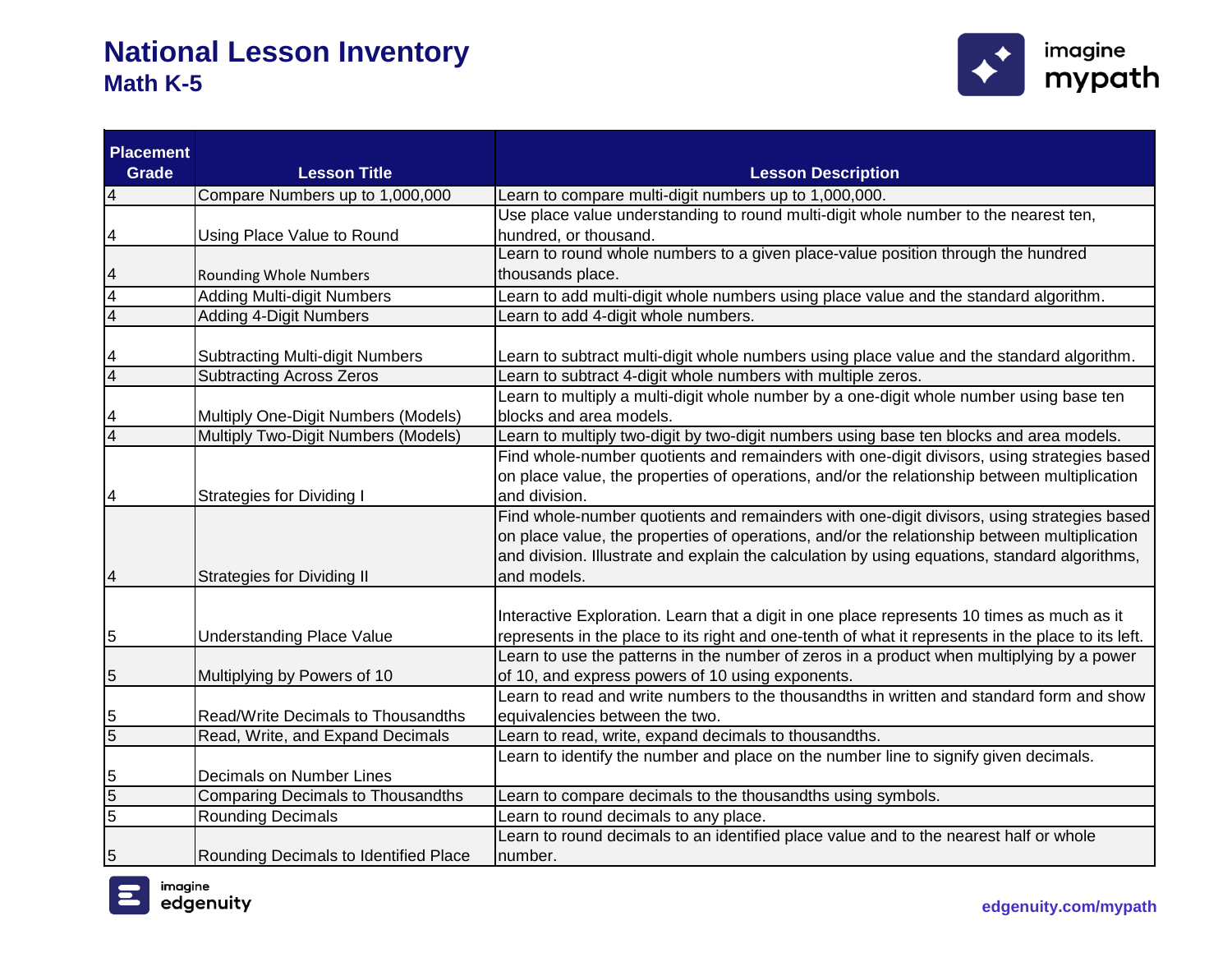

| <b>Placement</b> |                                            |                                                                                                      |
|------------------|--------------------------------------------|------------------------------------------------------------------------------------------------------|
| Grade            | <b>Lesson Title</b>                        | <b>Lesson Description</b>                                                                            |
| 5                | Multiplying Whole Numbers (Algorithm)      | Learn to multiply multi-digit whole numbers using the standard algorithm.                            |
|                  |                                            | Learn to solve multiplication problems that involve two-digit by two-digit multiplication as         |
| 5                | Multiplying up to 3-Digit by 2-Digit       | well as three-digit by two-digit multiplication.                                                     |
|                  |                                            | Learn to solve problems using up to three-digit dividends and two-digit divisors, and check          |
| 5                | Dividing by 2-Digit Divisors               | the accuracy of the quotients using multiplication.                                                  |
| 5                | Dividing 3- and 4-Digit Numbers            | Learn to divide 3-digit by 2 digit with no remainders and 4-digit by 2 digit with no remainder.      |
| $\overline{5}$   | <b>Estimating Decimal Sums/Differences</b> | Learn to estimate sums and differences with decimals.                                                |
|                  |                                            | Learn to add and subtract decimal to the hundredths using strategies and relate to a written         |
| 5                | <b>Add/Subtract Decimals</b>               | method or standard algorithm.                                                                        |
|                  |                                            | Learn to multiply and divide decimals to the hundredths using strategies and relate to a             |
| 5                | Multiply/Divide Decimals                   | written method.                                                                                      |
| 5                | <b>Dividing Decimals</b>                   | Learn to divide decimals with decimals and whole numbers in both the divisor and dividend.           |
| $\overline{5}$   | <b>Estimate Decimal Products/Quotients</b> | Learn to estimate products and quotients using decimals.                                             |
| $\overline{5}$   | <b>Comparing Fractions</b>                 | Learn to compare and order fractions.                                                                |
|                  |                                            |                                                                                                      |
|                  |                                            | <b>Measurement and Data</b>                                                                          |
|                  |                                            |                                                                                                      |
|                  |                                            | Measuring Lengths of Objects (No Gaps) Learn to measure lengths of objects with no gaps or overlaps. |
|                  | Tell Time to the Hour and Half Hour        | Learn to tell time to the hour and half hour.                                                        |
| $\overline{2}$   | Measuring the Length of Objects            | Learn to measure the length of objects using centimeters and inches.                                 |
| 3                | Tell/Write Time to Nearest Minute          | Learn to tell and write time to the nearest minute.                                                  |
| 3                | Solve Problems (Elapsed Time)              | Learn to solve problems of elapsed time using a number line.                                         |
|                  |                                            | Learn to estimate volumes of objects in liters and milliliters by comparing to benchmark             |
| 3                | <b>Estimating and Measuring Volume</b>     | objects.                                                                                             |
|                  |                                            | Learn to solve real-world problems involving mass in kilograms and grams, and volume in              |
| 3                | Solving Problems (Mass and Volume)         | liters.                                                                                              |
| $\overline{3}$   | Find Area of Rectangles (Unit Squares)     | Learn to measure the area of a rectangle using unit squares.                                         |
|                  |                                            |                                                                                                      |
| 3                | Measure Area by Counting Unit Squares      | Learn to find the area of a figure by counting unit squares.                                         |
| $\overline{3}$   | Use Tiles to Find Area of a Rectangle      | Learn to find the area of a rectangle by tiling and by multiplying the side lengths.                 |
| 3                | Multiply to Find Area of a Rectangle       | Learn to find the area of a rectangle by multiplying the length and width.                           |
| 3                | Decompose Rectangles to Find Area          | Learn to find the area of a rectangle by dividing it into two smaller rectangles.                    |

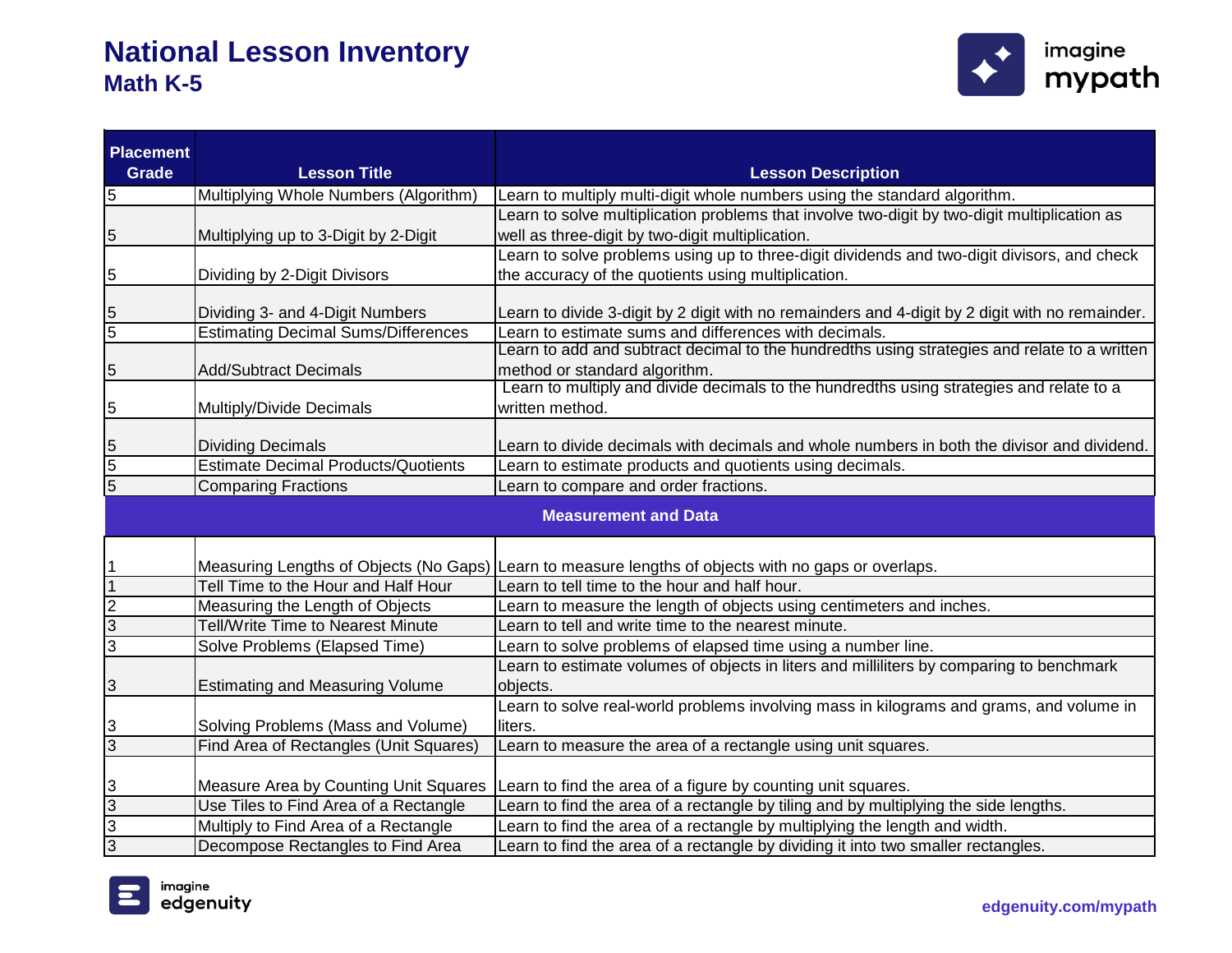

| <b>Placement</b><br><b>Grade</b> | <b>Lesson Title</b>                                                           | <b>Lesson Description</b>                                                                                                                                                                                                                                                                                                                                                                     |
|----------------------------------|-------------------------------------------------------------------------------|-----------------------------------------------------------------------------------------------------------------------------------------------------------------------------------------------------------------------------------------------------------------------------------------------------------------------------------------------------------------------------------------------|
|                                  |                                                                               |                                                                                                                                                                                                                                                                                                                                                                                               |
| 3                                | Decompose Shapes to Find Area                                                 | Learn to find area by decomposing composite shapes into rectangles and adding the areas.<br>Learn to find the perimeter by measuring the side lengths and adding the side lengths                                                                                                                                                                                                             |
|                                  |                                                                               |                                                                                                                                                                                                                                                                                                                                                                                               |
| $\overline{4}$                   | Find Perimeter by Measuring Lengths                                           | together.<br>Learn to find the area by counting half and whole square units.                                                                                                                                                                                                                                                                                                                  |
|                                  | Finding Area by Counting Square Units                                         |                                                                                                                                                                                                                                                                                                                                                                                               |
| 4                                | Solving Area Problems (Formula)                                               | Learn to apply the area formula for rectangles to solve real world problems.                                                                                                                                                                                                                                                                                                                  |
|                                  |                                                                               | Learn to find the side lengths of a rectangle using the given area and perimeter of the                                                                                                                                                                                                                                                                                                       |
|                                  | Find Lengths Using Area and Perimeter                                         | rectangle.                                                                                                                                                                                                                                                                                                                                                                                    |
| 4                                | Converting Customary Units of Length                                          | Learn to find the area by counting half and whole square units.                                                                                                                                                                                                                                                                                                                               |
|                                  |                                                                               |                                                                                                                                                                                                                                                                                                                                                                                               |
| 4                                | <b>Converting Customary Units of Capacity</b>                                 | Learn to convert customary units of capacity.                                                                                                                                                                                                                                                                                                                                                 |
| $\overline{4}$                   | <b>Converting Customary Units of Weight</b>                                   | Learn to convert customary units of weight and mass.                                                                                                                                                                                                                                                                                                                                          |
| $\overline{4}$                   | Converting Metric Units of Length                                             | Learn to convert metric units of length.                                                                                                                                                                                                                                                                                                                                                      |
| 4                                | Multiplying and Dividing Money                                                | Learn to solve multiplication and division problems involving money.                                                                                                                                                                                                                                                                                                                          |
| 4                                | <b>Adding/Subtracting Decimals</b>                                            | Learn to add and subtract decimals to the thousandths using standard algorithm.                                                                                                                                                                                                                                                                                                               |
| 4                                | Adding and Subtracting Money                                                  | Learn to solve addition and subtraction problems involving money.                                                                                                                                                                                                                                                                                                                             |
| 5<br>5                           | Solving Customary Length Problems<br><b>Solving Customary Weight Problems</b> | Learn to apply formulas to solve customary length problems, identify the correct tools to use<br>to solve customary length problems, and apply concepts of estimation to arrive at answers.<br>Learn to apply formulas to solve customary weight problems, identify the correct tools to<br>use to solve customary weight problems, and apply concepts of estimation to arrive at<br>answers. |
|                                  |                                                                               | Learn to apply formulas to solve customary capacity problems, identify the correct tools to                                                                                                                                                                                                                                                                                                   |
|                                  |                                                                               | use to solve customary capacity problems, and apply concepts of estimation to arrive at                                                                                                                                                                                                                                                                                                       |
| 5                                | <b>Solving Customary Capacity Problems</b>                                    | answers.                                                                                                                                                                                                                                                                                                                                                                                      |
|                                  | <b>Solving Customary Temperature</b>                                          | Learn to apply formulas involving temperatures in Fahrenheit degrees to solve real-life                                                                                                                                                                                                                                                                                                       |
| 5                                | Problems                                                                      | problems.                                                                                                                                                                                                                                                                                                                                                                                     |
|                                  |                                                                               | Learn about the metric system and how multiplying and dividing by ten affects the                                                                                                                                                                                                                                                                                                             |
| 5                                | Metric System (Multiply/Divide)                                               | placement in the system.                                                                                                                                                                                                                                                                                                                                                                      |
|                                  |                                                                               | Learn to apply formulas to solve metric length problems, identify the correct tools to use to                                                                                                                                                                                                                                                                                                 |
| 5                                | Solving Metric Length Problems                                                | solve metric length problems, and apply concepts of estimation to arrive at answers.                                                                                                                                                                                                                                                                                                          |
|                                  |                                                                               | Learn to apply formulas to solve metric weight problems, identify the correct tools to use to                                                                                                                                                                                                                                                                                                 |
| 5                                | <b>Solving Metric Weight Problems</b>                                         | solve metric weight problems, and apply concepts of estimation to arrive at answers.                                                                                                                                                                                                                                                                                                          |

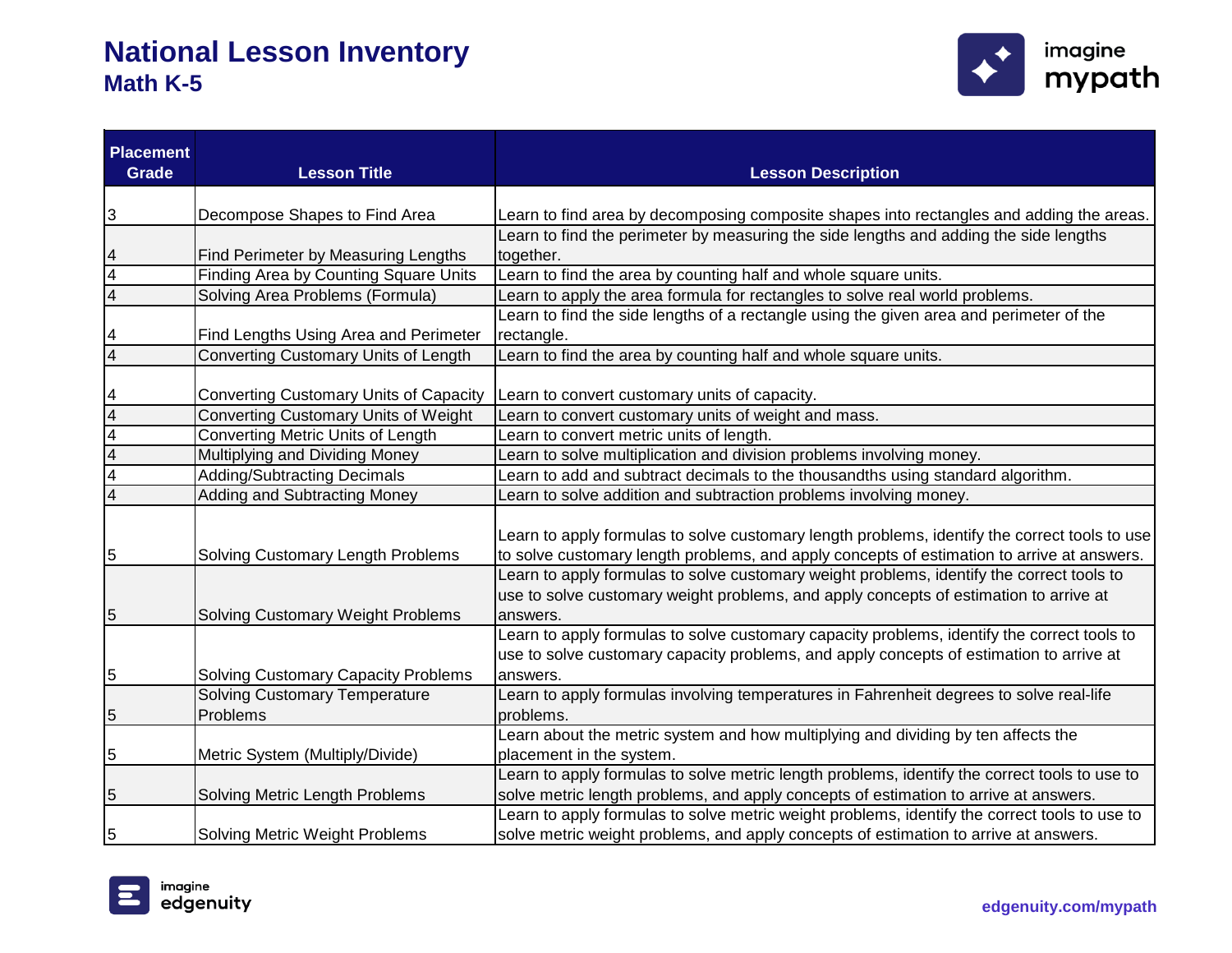

| <b>Placement</b><br><b>Grade</b>         | <b>Lesson Title</b>                                            | <b>Lesson Description</b>                                                                                |  |  |
|------------------------------------------|----------------------------------------------------------------|----------------------------------------------------------------------------------------------------------|--|--|
|                                          |                                                                |                                                                                                          |  |  |
|                                          |                                                                | Learn to apply formulas to solve metric capacity problems. identify the correct tools to use             |  |  |
| 5                                        | <b>Solving Metric Capacity Problems</b>                        | to solve metric capacity problems, and apply concepts of estimation to arrive at answers.                |  |  |
| 5                                        | Solving Metric Temperature Problems                            | Learn to apply formulas involving temperatures in Celsius degrees to solve real-life<br>problems.        |  |  |
| $\overline{5}$                           | Volume of Rectangular Prisms (Units)                           | Learn to find the volume of a rectangular prism by counting unit cubes.                                  |  |  |
|                                          |                                                                | Learn to find the volume of a rectangular prism by multiplying the edge lengths, or by                   |  |  |
| 5                                        | Finding Volume of Rectangular Prisms                           | multiplying the area of the base by the height.                                                          |  |  |
|                                          |                                                                | Learn to find the volume of a rectangular prism by applying the formulas $V = I \times W \times h$ and V |  |  |
| 5                                        | Volume of Rectangular Prisms (Formula) $= B x h$ .             |                                                                                                          |  |  |
| $\overline{5}$                           | Finding the Volume of Solids                                   | Learn to find the volume of cubes and rectangular prisms.                                                |  |  |
| $\overline{5}$                           | <b>Finding Volume of Solid Figures</b>                         | Learn to find the volume of a solid figure composed of two rectangular prisms.                           |  |  |
| <b>Geometry</b>                          |                                                                |                                                                                                          |  |  |
| Κ                                        | <b>Describe and Compose Solids</b>                             | Learn to describe solids and compose solids.                                                             |  |  |
|                                          |                                                                |                                                                                                          |  |  |
|                                          | Compose Shapes to Make New Shapes                              | Learn to compose shapes to make new composite shapes.                                                    |  |  |
| 1                                        | Partition Shapes (Halves and Fourths)                          | Learn to partition circles, squares, and rectangles into halves and fourths.                             |  |  |
|                                          |                                                                | Learn to determine the total number of same-size squares in a rectangle partitioned into                 |  |  |
| 2                                        | <b>Building Squares and Rectangles</b>                         | rows and columns.                                                                                        |  |  |
|                                          |                                                                |                                                                                                          |  |  |
| 2                                        | <b>Partition Shapes/Describe Equal Shares</b>                  | Learn to partition shapes and describe the equal shares.                                                 |  |  |
| 4                                        | Identify Points, Lines, Segments, Rays                         | Learn to identify points, lines, line segments, rays, and angles.                                        |  |  |
| 4                                        | Identifying and Classifying Angles                             | Learn to identify and classify angles as right, obtuse, or acute.                                        |  |  |
|                                          |                                                                | Learn to identify and classify polygons, regular polygons, and non-polygons and their                    |  |  |
| $\overline{5}$                           | Classifying Polygons by Attributes<br><b>Identifying Lines</b> | attributes.                                                                                              |  |  |
|                                          |                                                                | Learn to identify parallel, perpendicular, and intersecting lines.                                       |  |  |
|                                          |                                                                | Learn to identify ordered pairs on coordinate plane, and locate and plot points in all four              |  |  |
| 5                                        | <b>Identifying Ordered Pairs</b>                               | quadrants.                                                                                               |  |  |
| <b>Number and Operations - Fractions</b> |                                                                |                                                                                                          |  |  |
|                                          |                                                                | Learn to recognize fractions as part of a whole and understand the meaning of the                        |  |  |
| 3                                        | Understanding Fractions of a Whole                             | numerator and the denominator.                                                                           |  |  |

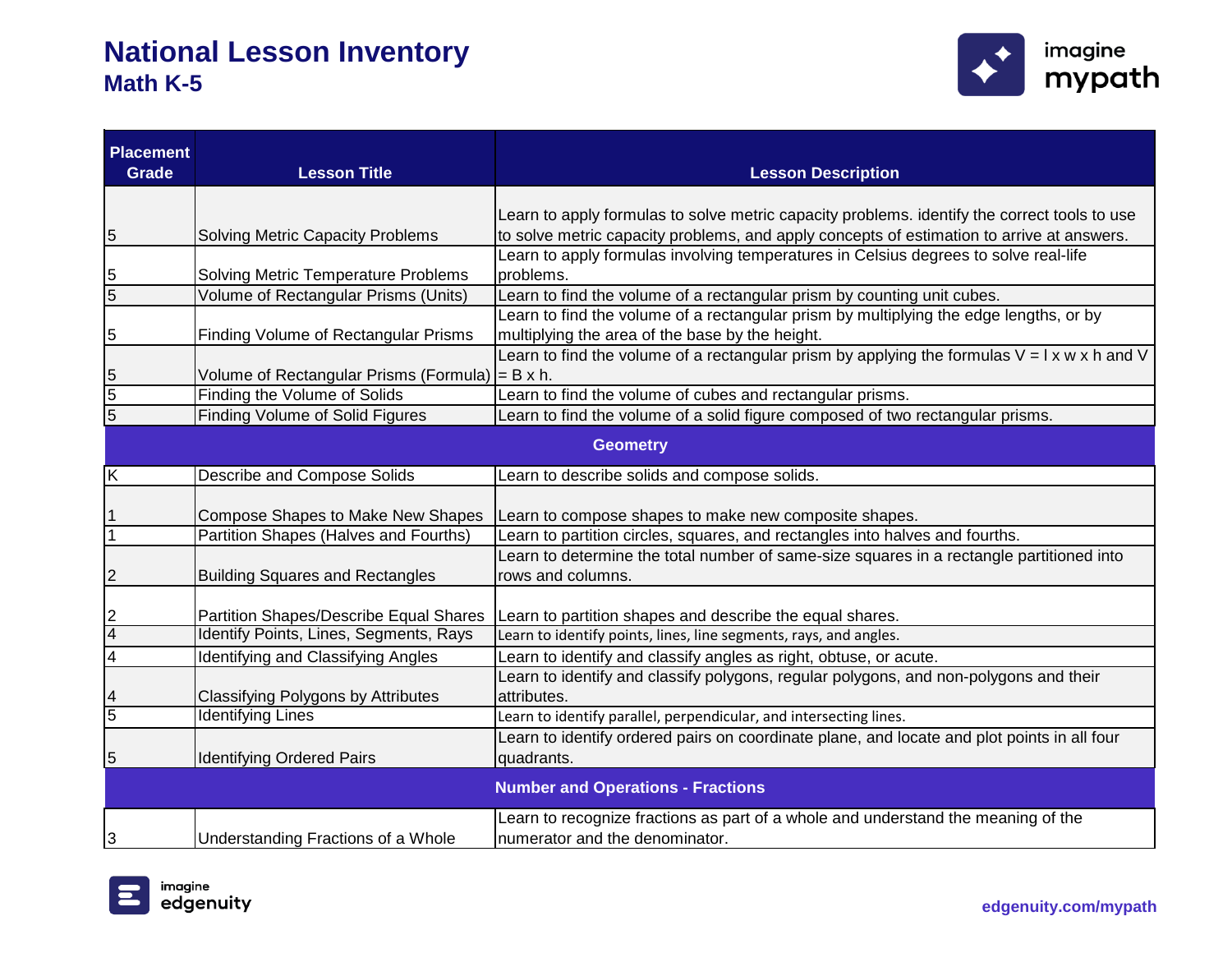

| <b>Placement</b><br><b>Grade</b> | <b>Lesson Title</b>                        | <b>Lesson Description</b>                                                                     |
|----------------------------------|--------------------------------------------|-----------------------------------------------------------------------------------------------|
|                                  |                                            | Learn to identify the fraction shown by a point on a number line and learn how to place a     |
| 3                                | Represent Fractions on a Number Line       | fraction on a number line.                                                                    |
|                                  |                                            | Learn to understand two fractions as equivalent if they are the same size, or the same point  |
| З                                | <b>Understand Equivalent Fractions</b>     | on a number line.                                                                             |
| $\overline{3}$                   | <b>Simplify Fractions to Whole Numbers</b> | Simplify improper fractions to whole numbers using models.                                    |
|                                  | <b>Fractions and Equivalent Whole</b>      | Express whole numbers as fractions and recognize fractions that are equivalent to whole       |
| 3                                | <b>Numbers</b>                             | numbers.                                                                                      |
|                                  |                                            | Learn to compare two fractions with the same numerator or the same denominator using          |
| 3                                | <b>Comparing Fractions (Like)</b>          | fraction models.                                                                              |
| $\overline{4}$                   | Generating Equivalent Fractions            | Learn to generate equivalent fractions using multiplication and division.                     |
| $\overline{4}$                   | <b>Finding Equivalent Fractions</b>        | Learn to recognize and generate equivalent fractions using multiplication or division.        |
| $\overline{4}$                   | <b>Comparing Fractions Using Models</b>    | Learn to compare two fractions using fraction models.                                         |
| $\overline{4}$                   | <b>Comparing and Ordering Fractions</b>    | Learn to compare and order fractions with like and unlike denominators.                       |
|                                  |                                            | Learn how adding fractions is joining parts related to the same whole, and how subtracting    |
| 4                                | <b>Adding and Subtracting Fractions</b>    | fractions is separating parts related to the same whole.                                      |
|                                  |                                            | Decompose a fraction into a sum of fractions with the same denominator in more than one       |
| 4                                | <b>Decomposing Fractions</b>               | way using a visual fraction model.                                                            |
|                                  |                                            | Decompose an improper fraction into a sum of fractions with the same denominator in           |
| 4                                | Decomposing Improper Fractions             | more than one way and record each decomposition with an equation.                             |
| $\overline{4}$                   | Add/Subtract Mixed Numbers (Like)          | Learn to add and subtract mixed numbers with like denominators.                               |
| $\overline{4}$                   | Add Fractions with Like Denominators       | Learn to add fractions with like denominators.                                                |
| $\overline{4}$                   | Adding Fractions (10 and 100)              | Learn to add two fractions with respective denominators of 10 and 100.                        |
|                                  |                                            | Solve word problems involving addition of fractions with like denominators by using fraction  |
| 4                                | <b>Adding Fractions (Like)</b>             | models and equations.                                                                         |
|                                  |                                            | Solve word problems involving subtraction of fractions with like denominators by using        |
| 4                                | <b>Subtracting Fractions (Like)</b>        | fraction models and equations.                                                                |
| $\overline{4}$                   | Adding a Fraction Multiple Times           | Add a fraction multiple times.                                                                |
| $\overline{4}$                   | <b>Fraction Multiples</b>                  | Recognize multiples of a fraction.                                                            |
|                                  |                                            | Match a visual model to a multiplication equation involving multiplying a fraction by a whole |
| 4                                | Multiply Fraction by a Whole - Models      | number.                                                                                       |
| 4                                | Multiply Fraction by Whole - Multiple      | Multiply a fraction by a whole number using previous knowledge of multiples.                  |
|                                  |                                            | Solve word problems involving multiplication of a fraction by a whole number by using visual  |
| 4                                | Multiply Fraction by Whole Number I        | fraction models to represent the problem.                                                     |